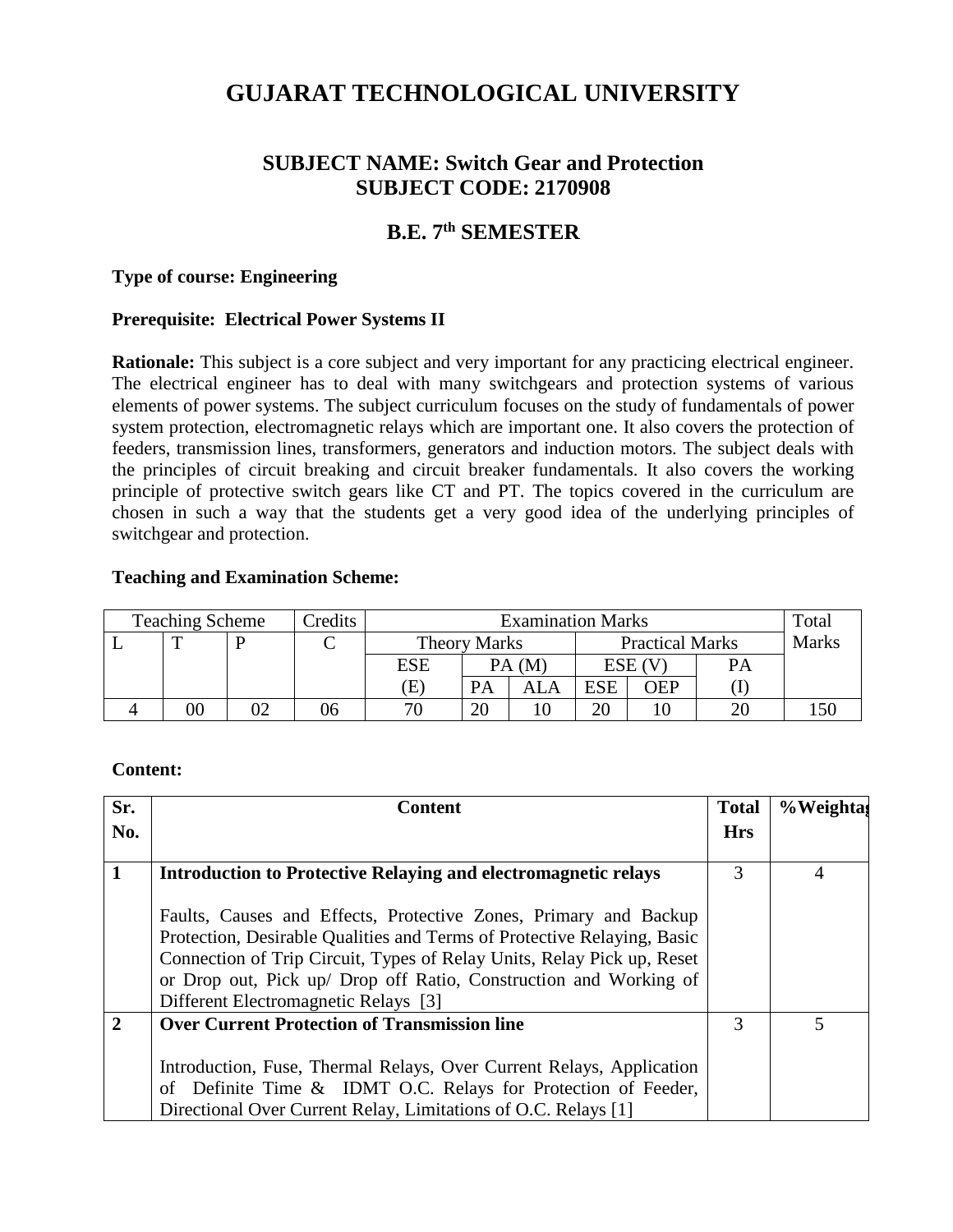| $\overline{\mathbf{3}}$ | <b>Differential Protection</b>                                                                                                                                                                                                                                                                                                                                                                                                                                                                            | $\overline{2}$ | $\overline{4}$ |
|-------------------------|-----------------------------------------------------------------------------------------------------------------------------------------------------------------------------------------------------------------------------------------------------------------------------------------------------------------------------------------------------------------------------------------------------------------------------------------------------------------------------------------------------------|----------------|----------------|
|                         | Simple Differential Protection, Zone of Protection and Actual Behavior<br>of Simple Differential Protection, Percentage Differential Protection,<br>Earth Leakage Protection[1]                                                                                                                                                                                                                                                                                                                           |                |                |
| $\overline{\mathbf{4}}$ | <b>Transformer Protection</b>                                                                                                                                                                                                                                                                                                                                                                                                                                                                             | $\overline{4}$ | $\tau$         |
|                         | Types of Faults, Over Current Protection, Percentage Differential<br>Protection, Inrush Phenomenon, High Resistance Ground Faults in<br>Inter-turn Faults,<br>Incipient Faults, Over-fluxing<br>Transformers,<br>Phenomenon[1]                                                                                                                                                                                                                                                                            |                |                |
| 5                       | <b>Distance Protection of Transmission line</b>                                                                                                                                                                                                                                                                                                                                                                                                                                                           | 5              | 10             |
|                         | Drawbacks of O.C. Protection, Introduction to Distance Protection,<br>Types of Distance Relay, Impedance, Reactance, MHO Relay,<br>Performance of Distance Relay During Normal Load and Power Swing,<br>Effect of Arc Resistance on Reach of Distance Relays, Comparison of<br>Distance Relays, Distance Protection of Transmission line, Reasons for<br>Inaccuracy of Distance Relay Reach, Three Step Protection, Trip<br>contact configuration, 3-step protection of double and fed lines. [1]         |                |                |
| 6                       | <b>Carrier aided protection of transmission lines</b>                                                                                                                                                                                                                                                                                                                                                                                                                                                     | 5              | 10             |
|                         | Need for carrier aided protection of transmission lines, various options<br>for carrier, Coupling and trapping the carrier into the desired line<br>section, single line to ground coupling, line to line coupling, unit type<br>carrier aided directional comparison relaying, carrier aided distance<br>scheme for acceleration of zone II, transfer trip or inter trip, permissive<br>inter trip, acceleration of zone II, pre-acceleration of zone II, phase<br>comparison relaying (unit scheme) [1] |                |                |
| $\overline{7}$          | <b>Generator protection</b><br>Various faults $\&$ abnormal operation conditions, stator $\&$ rotor faults,<br>transverse differential protection, unbalanced loading, over speeding,<br>loss of excitation, loss of prime mover [1]                                                                                                                                                                                                                                                                      | 5              | 10             |
| 8                       | <b>Induction motor protection</b>                                                                                                                                                                                                                                                                                                                                                                                                                                                                         | 5              | 10             |
|                         | Various faults & abnormal operation conditions, starting of induction<br>motor, protection of small $\&$ large induction motor. [2]                                                                                                                                                                                                                                                                                                                                                                       |                |                |
| 9                       | <b>Numerical protection</b>                                                                                                                                                                                                                                                                                                                                                                                                                                                                               | 5              | 10             |
|                         | Introduction, block diagram of numerical relay, numerical over current<br>protection, numerical transformer protection, numerical distance<br>protection of transmission line [1]                                                                                                                                                                                                                                                                                                                         |                |                |
| 10                      | <b>Theory of circuit Interruption</b>                                                                                                                                                                                                                                                                                                                                                                                                                                                                     | 3              | 5              |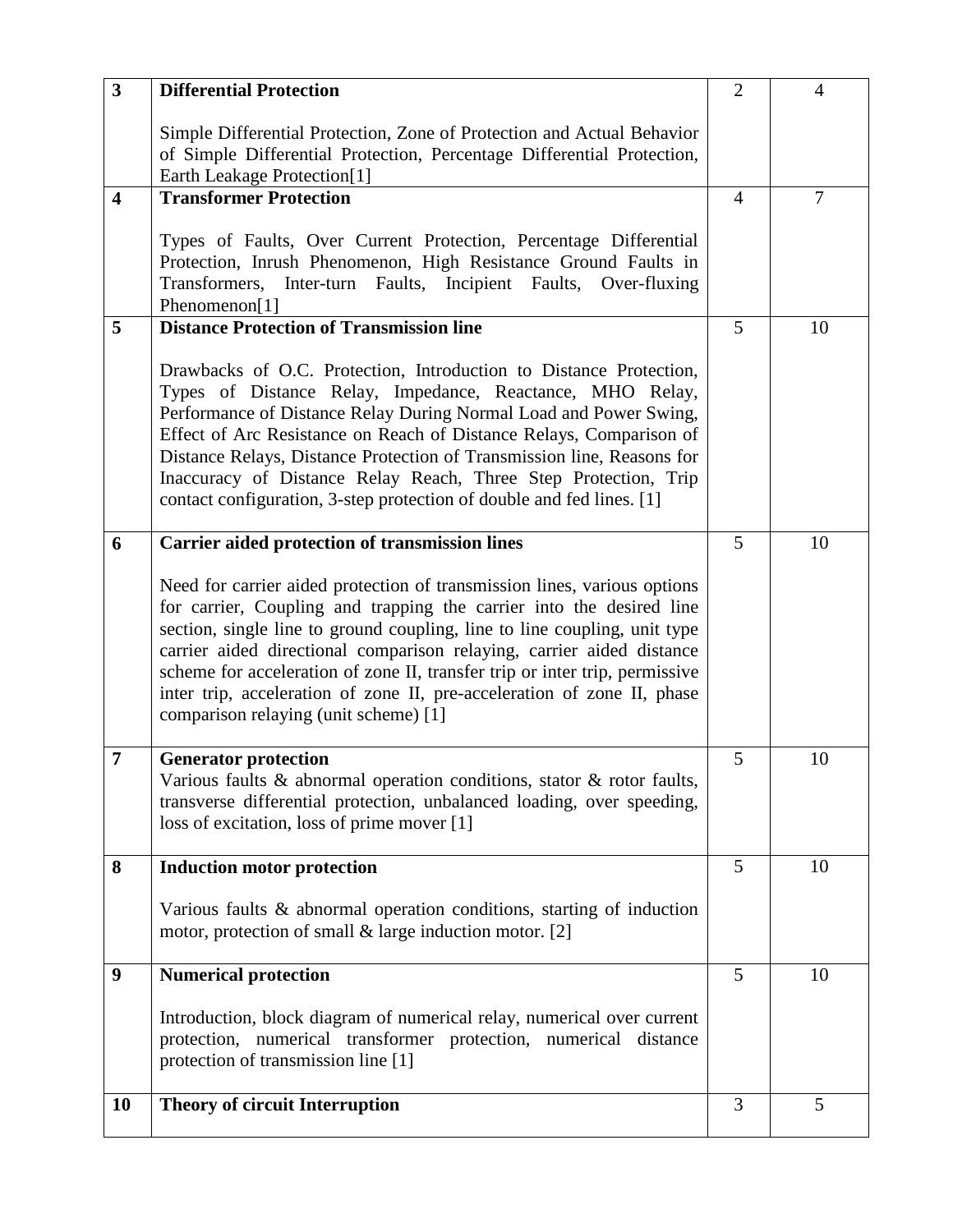|    | Introduction, Physics of arc phenomena, Maintenance of the arc, Losses<br>from plasma, Essential properties of arc, Arc interruption theories. [4]                                                                                                                                                                                                                                                                                                                                                                                                                                                                                                                                             |                |    |
|----|------------------------------------------------------------------------------------------------------------------------------------------------------------------------------------------------------------------------------------------------------------------------------------------------------------------------------------------------------------------------------------------------------------------------------------------------------------------------------------------------------------------------------------------------------------------------------------------------------------------------------------------------------------------------------------------------|----------------|----|
| 11 | <b>Circuit Constant in Relation to Circuit Breaking</b><br>Introduction, Circuit breaker rating, Circuit constants & circuit<br>conditions Re-striking voltage transient Characteristics of re-striking<br>voltage, Interaction between the breaker & circuit, Current chopping,<br>duties of switchgear.[4]                                                                                                                                                                                                                                                                                                                                                                                   | $\overline{4}$ | 5  |
| 12 | Theory & Practice of Conventional Circuit Breaker and modern<br>circuit breakers<br>Automatic switch, Air-break circuit breakers, Oil circuit breakers,<br>Single and multi break Construction, Air-blast circuit breaker,<br>Performance of circuit breakers and system requirements, Modification<br>of circuit breaker duty by shunt resistors, Power factor correction by<br>series resistance, Comparative merits of different types of conventional<br>circuit breakers, Modern trends, Vacuum circuit breakers, Sulphur<br>hexafluoride (SF <sub>6</sub> ) circuit breakers D.C. circuit breaker, auto-reclosing -<br>definitions & features, 3-Phase versus 1-Phase auto-reclosing [4] | 8              | 15 |
| 13 | Protective current transformer and potential transformer<br>Magnetization curve of CT, Difference between measurement $\&$<br>protective CT, CT errors, calculation of CT accuracy, selection of CT,<br>CT requirements for differential protection, specifications of CT,<br>specifications of PT, CVT.<br>$[2]$                                                                                                                                                                                                                                                                                                                                                                              | $\overline{4}$ | 5  |

# **Suggested Specification table with Marks (Theory):**

| <b>Distribution of Theory Marks</b> |         |         |         |         |         |  |  |
|-------------------------------------|---------|---------|---------|---------|---------|--|--|
| R Level                             | J Level | A Level | N Level | E Level | C Level |  |  |
| 20                                  |         | 25      | 20      |         |         |  |  |

**Legends: R: Remembrance; U: Understanding; A: Application, N: Analyze and E: Evaluate C: Create and above Levels (Revised Bloom's Taxonomy)**

Note: This specification table shall be treated as a general guideline for students and teachers. The actual distribution of marks in the question paper may vary slightly from above table.

Self Study: Protection using Fuses, MCB, MCCB & ELCB [2]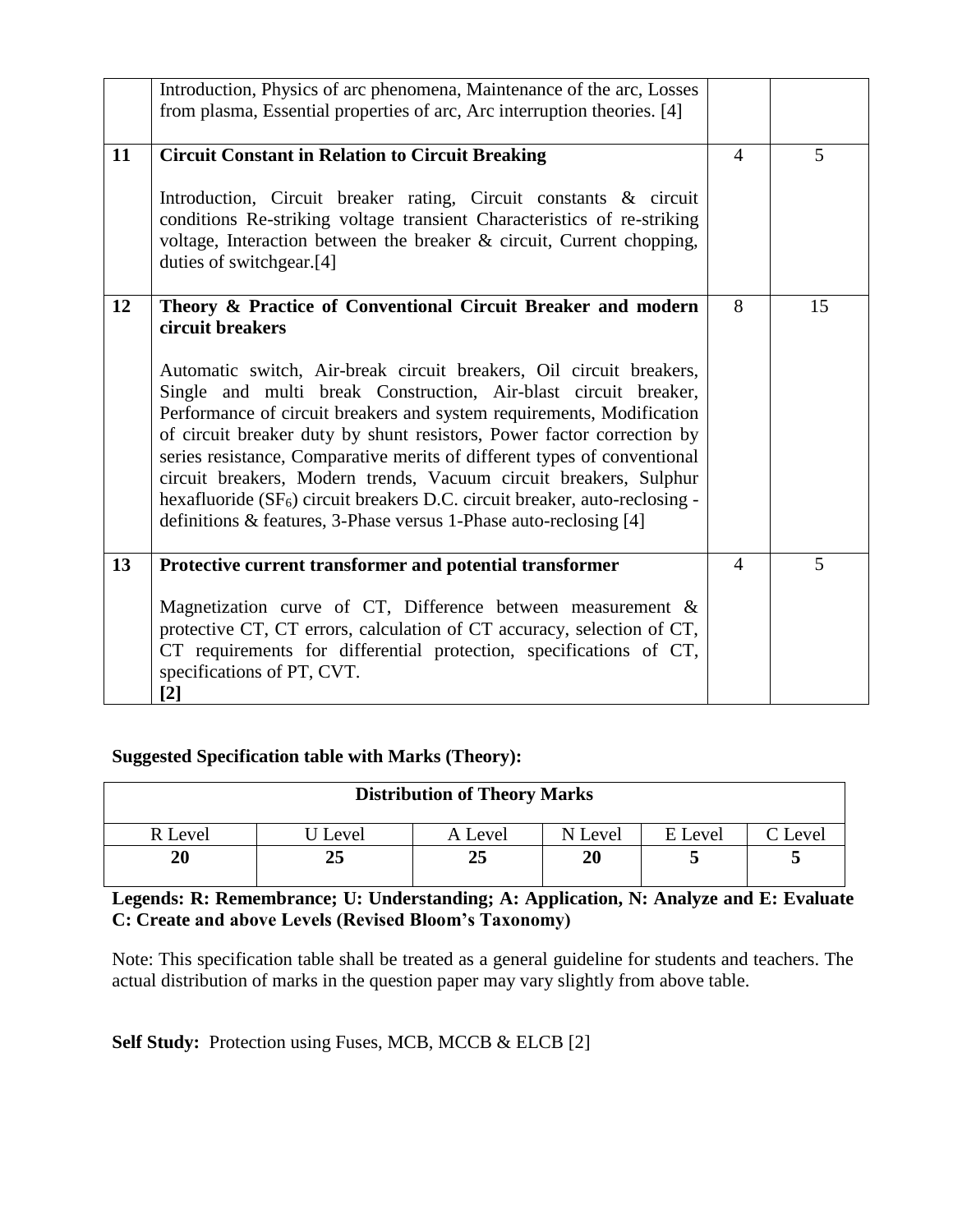### **Reference Books:**

- 1. Fundamentals Of Power System Protection Y. G. Parithankar & S. R. Bhide, 2<sup>nd</sup>edition, PHI [2],[3],[4],[5],[6],[7],[9]
- 2. Power system protection and switchgear by Oza, Nair, Mehta, Makwana :[8],[13],[Self Study]
- 3. Switchgear And Protection S. S. Rao, Khanna publication : [1],
- 4. Power System Protection And Switchgear B. Ravindranath and M. Chander: [10],[11],[12]
- 5. Art And Science Of Protective Relaying Masson
- 6. A Web Course on Digital protection of power system by Prof. Dr. S.A.Soman, IIT Bombay.
- 7. Computer relaying for power systems by A.G.Phadke, J.S.Thorp-research studies press ltd. England John Wiley & sons Inc. New York.
- 8. Protection of power systems by Blackburn.
- 9. Protection and switchgear ,By Bhavesh Bhalja, R.P.Maheshwari, Nilesh hotani, 1<sup>st</sup>edition, 2011, Oxford Publication
- 10. Power System Protection B. Ram , TMH Publication
- 11. Modern Power System Protection DivyeshOza, TMH Publication

## **Course Outcome:**

After learning the course the students should be able to:

- 1. Explain the purposes of protection, in relation to major types of apparatus, protection principle, dangers and criteria.
- 2. Choose and justify a suitable protection system for a specified application.
- 3. Analyze and compare specified protection systems
- 4. Compare merits of various principles, relay hardware and interrupting devices.
- 5. Compare the different type of circuit breakers performance based on which selection of circuit breaker can be made for a given application

### **Suggested list of Experiments:**

- 1. To study Micro controller based 3-Phase Differential Relay.
- 2. To study Micro controller based over current Relay.
- 3. To study the Numerical Protection of induction motor.
- 4. To obtain the operating characteristics of an IDMT relay.
- 5. To study the operating characteristics of directional over current relay.
- 6. To study the operating characteristics of the transformer percentage differential relay.
- 7. To study the magnetic inrush current in a transformer and its protection.
- 8. To study radial feeder protection using two overcurrent and one Earth fault relay.
- 9. TO obtain and study the magnetization characteristic of CT.
- 10. To study transformer differential protection.
- 11. To study the protection schemes for different abnormal conditions in an alternator.
- 12. To study Buchholz relay for transformer protection.
- 13. To study Generalized block diagram of Numerical Relay